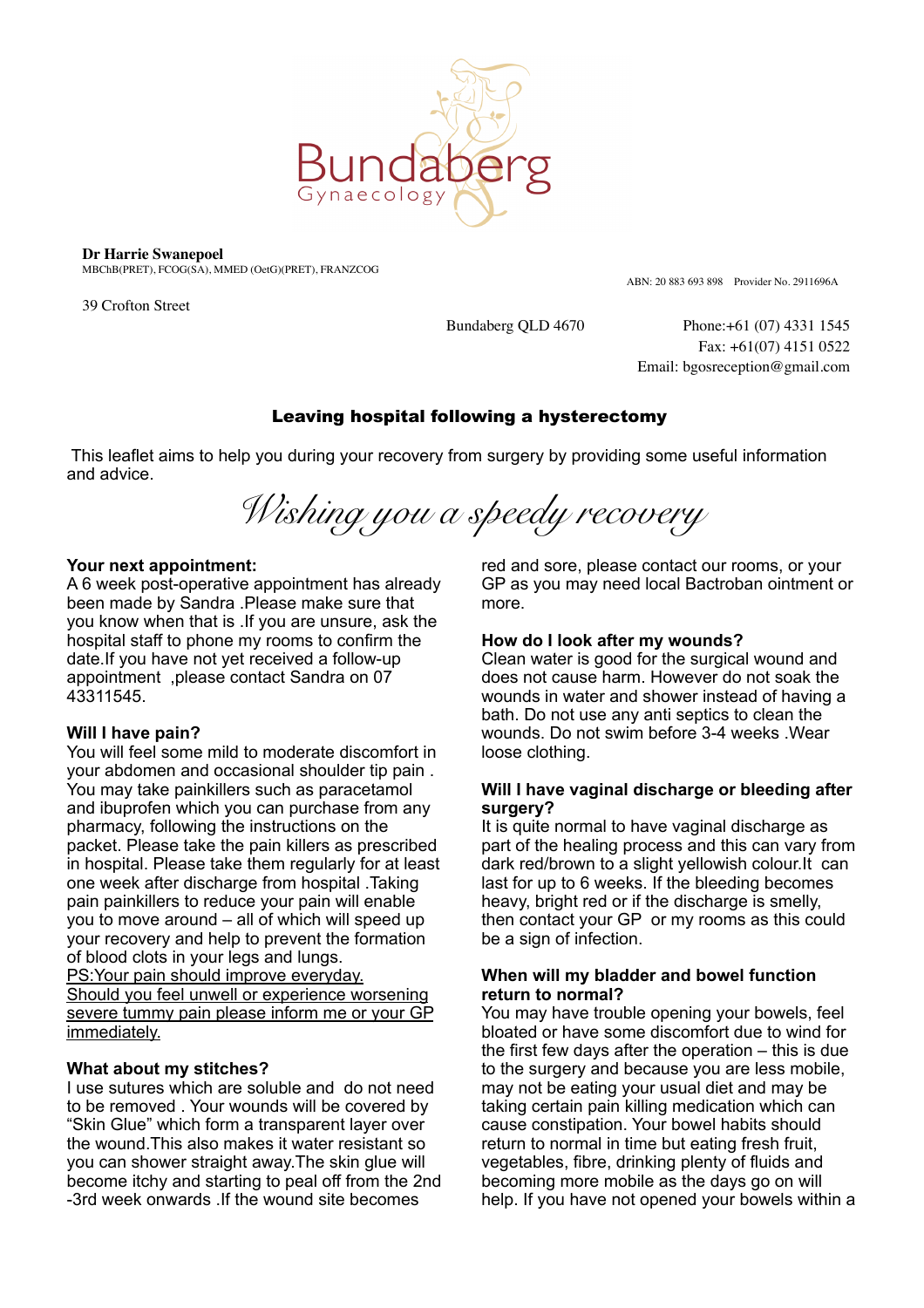week of surgery then your local chemist can recommend a mild laxative to help eg. Movicol ,Coloxyl ,Lactulose etc . If emptying your bladder causes a burning sensation, please see your nearest GP for a urine test . You may have acquired a urinary tract infection (UTI).

## **Formation of blood clots :**

There is a small risk of blood clots forming in the veins in your legs and pelvis (deep vein thrombosis) after any operation. These clots can travel to the lungs (pulmonary embolism) which could be serious. Contact your GP if you experience a painful red swollen calve or lower leg. You can reduce the risk of clots by being as mobile as you can as early as you can ,doing basic leg exercises when you are resting. Wear your TEDS stockings until you return back to normal mobility.

#### **When can I restart a sexual relationship?**

You can resume sexual intercourse at around six weeks following your surgery if you feel comfortable.

### **Driving:**

You should assess whether you can comfortably sit in the car, work the controls, wear a seatbelt, look over your shoulder, make an emergency stop, and be free from the effects of sedating medications when considering resuming driving after surgery.The period of recovery after surgery is variable.Insurance companies are generally guided by medical advice regarding driving. Women should enquire from their insurance companies whether there are any policy exclusions.

# **Flying:**

All air lines will require a certificate clearing you for flying. Please contact Sandra (07)43311545 for a certificate.

#### **How much can I do around the house?**

When you first get home you may feel tired and the simplest task may exhaust you. It is important to be as active as possible, but to get adequate rest if tired.The sutures used for your operation will hold all structures together regardless of lifting, straining or exercise.

You will find out by yourself how much physical exercise/housework you tolerate well. The amount of exercise/housework you can do will increase with time.

### **When can I go back to work?**

The time needed off work will be determined by the type of work you do (office or manual) and by how urgent you have to be back at work. You will normally need between two to four weeks for Laparoscopic and 4-6 weeks for an open hysterectomy. Please discuss your needs for a sickness certificate with me or Sandra on 07 43311545.

#### **Will I still need to have a cervical screening test /Papsmear?**

If you had a hysterectomy for benign (noncancerous) reasons, you will NOT need PAP smears any longer.

If you had a hysterectomy for a pre-cancer, Dr Swanepoel will outline the frequency of future smears.

If you had a Sub-total hysterectomy(where the cervix is not removed) then you should continue to have PAP smears as guided by the national screening program.

## **I've had a hysterectomy but still have my ovaries – how will this affect me?**

Your ovaries will continue to function as before .Your body absorbs the eggs produced by your ovaries; this will not affect you in any way.

#### **My ovaries have been removed how does this affect me?**

If you had periods prior to your surgery and if both your ovaries had to be removed at surgery, you will become menopausal. This means that the hormone production from the ovaries and the hormone levels will drop immediately and menopausal symptoms (e.g., hot flushes) could develop. You may wish to try Hormone Replacement Therapy (HRT) and you can discuss this with Dr Swanepoel.

 If you were menopausal before your surgery your hormone levels would not change and no further medication would be required.

#### **Will there be an empty space where my womb was?**

No. Your internal organs will settle in to fill any space left after the operation.

#### **I feel tearful – is this normal?**

You may experience some 'blue' days after major surgery. Wanting to do more than your body will allow may leave you feeling low and frustrated. This is normal and will settle down in time. If not then do make an appointment to see your GP.